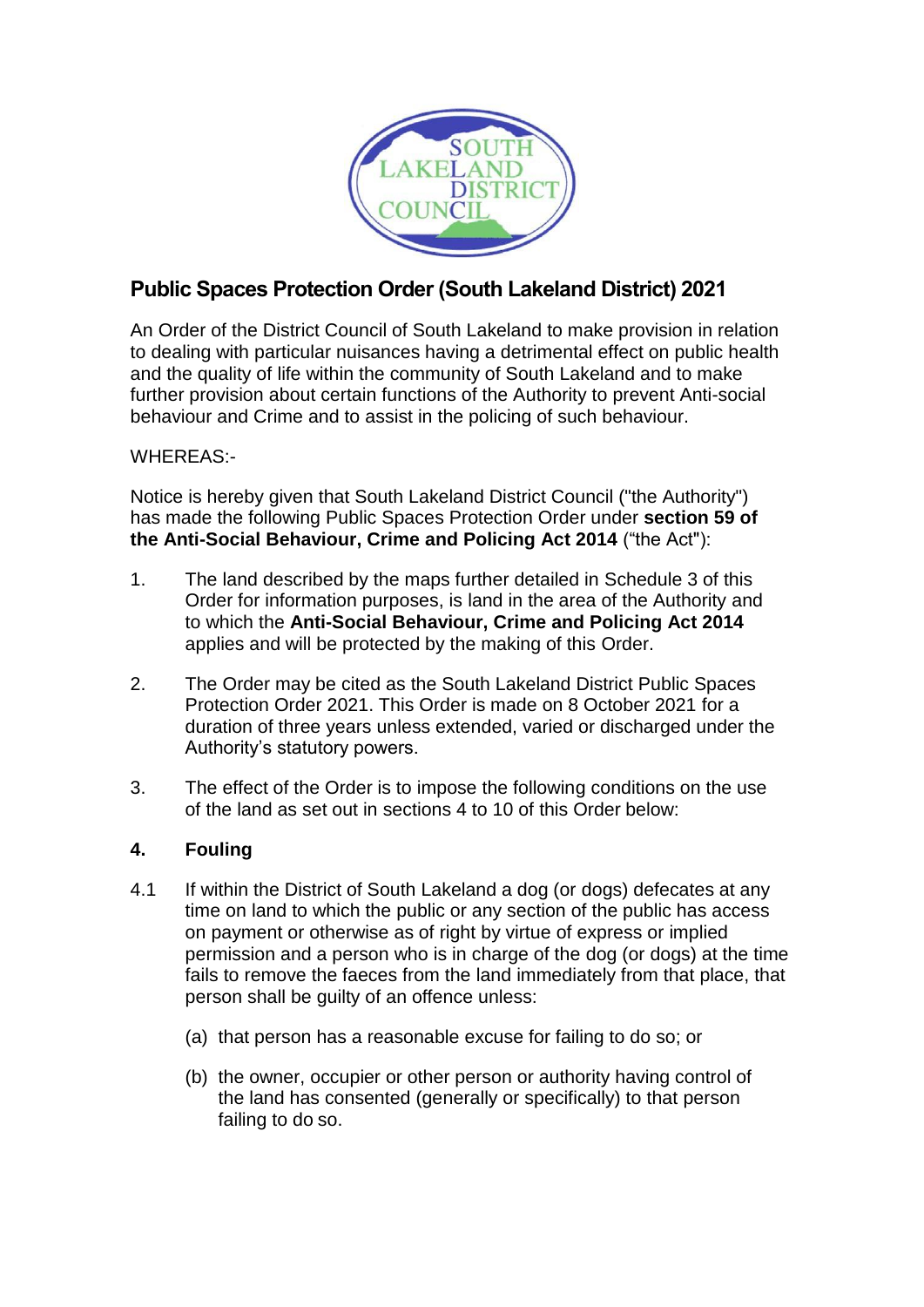## **5. Dogs on Leads by Order**

- 5.1 A person in charge of a dog (or dogs) shall be guilty of an offence if, at any time, within the administrative area of the Authority they do not comply with a direction given to him by a constable or an authorised officer of the Authority to put and keep the dog (or dogs) on a lead:
	- (a) without reasonable excuse for failing to do so, and/or
	- (b) unless the owner of the land or Authority having control of the land has consented (generally or specifically) to the failing to do so.
- 5.2 A constable or an authorised officer may only give a direction under this Order if such restraint is reasonably necessary to prevent a nuisance of behaviour by the dog (or dogs) that is likely to cause annoyance or disturbance to any other person, or to a bird or another animal

#### **6. Dog on Leads**

A person in charge of a dog (or any number of dogs) shall be guilty of an offence if at any time on land detailed in Schedule 1 below and shown for identification purposes on the corresponding plans in Schedule 3, does not keep the dog (or dogs) on a lead.

#### **7. Means to pick up**

- 7.1 A person in charge of a dog (or any number of dogs) on land within the administrative area of the Authority to which this Order applies must have with him an appropriate means to pick up dog faeces deposited by that dog or dogs unless:
	- (a) he has reasonable excuse for failing to do so; and/or
	- (b) the owner, occupier or other person or authority having control of the land has consented (generally or specifically) to that person failing to do so;
- 7.2 This obligation is complied with if, after a request from a constable or an authorised officer, the person in charge of the dog (or dogs) produces an appropriate means to pick up dog faeces.

#### **8. Dog Exclusion Zones**

A person in charge of a dog (or dogs) shall be guilty of an offence if, at any time, that person takes the dog (or dogs) onto, or permits the dog (or dogs) to enter or to remain on any land detailed in Schedule 2 below;

- (a) without a reasonable excuse and/or
- (b) unless the owner or Authority having control of the land has consented (generally or specifically) to the failing to do so.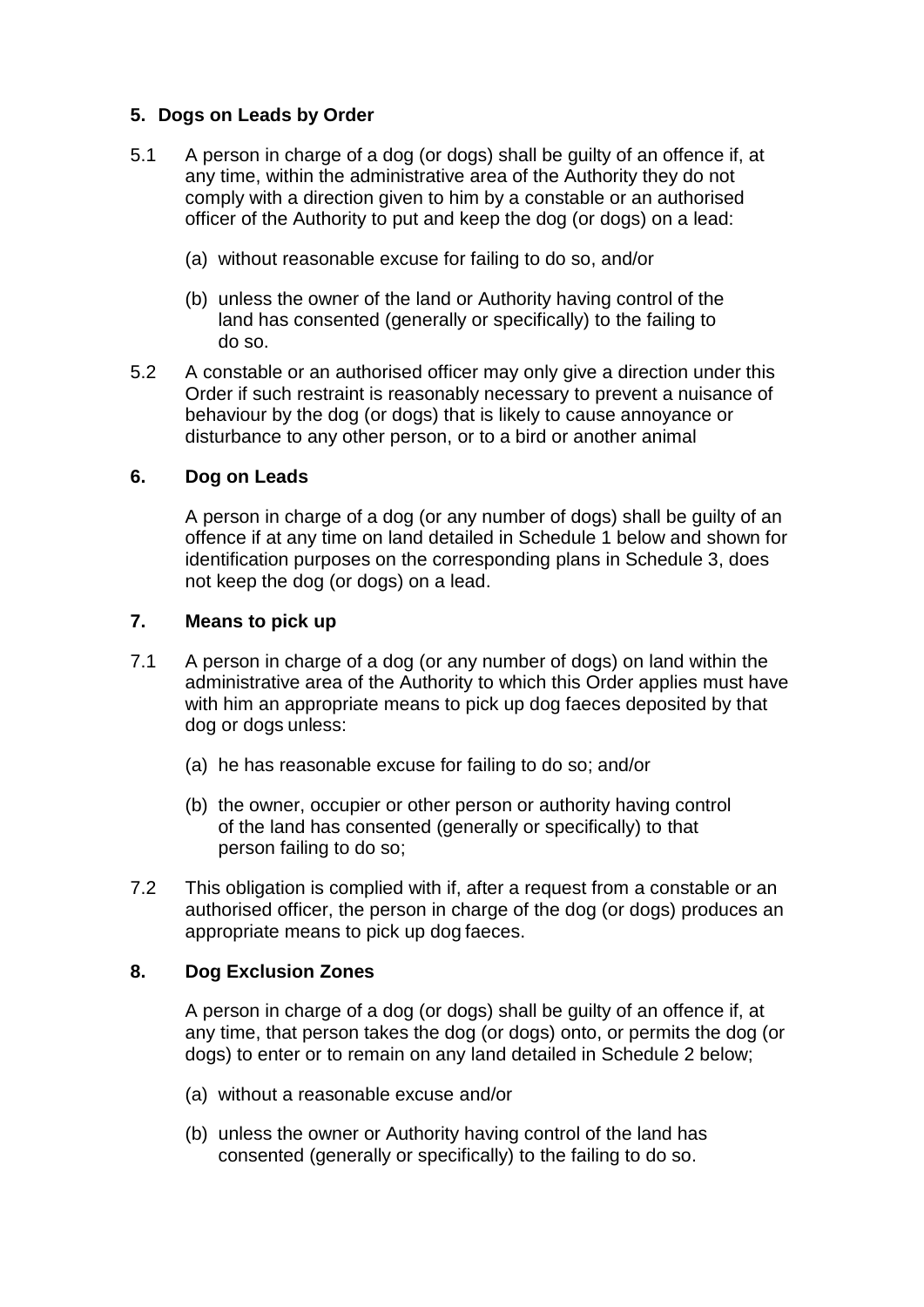### **9. Limit on the number of dogs that can be walked at a time**

A person walking or in charge of more than five dogs at any one time shall be guilty of an offence if at any time that person takes the dogs onto or permits the dogs to remain on any land to which the public or any section of the public has access on payment or otherwise;

- (a) without a reasonable excuse for failing to do so, and/or
- (b) unless the owner or Authority having control of the land has consented (generally or specifically) to that person failing to do so

#### **10. Prohibition of unauthorised fires and barbeques**

This section applies to land specified in Schedule 4 of this Order ("the Restricted Areas"). All persons within the Restricted Areas are prohibited from:

- (a) lighting a fire of any type or size without prior written consent of the Authority.
- (b) lighting a barbecue without prior written consent of the Authority.

#### **11. Exemption**

Nothing in this Order shall apply to a person who:

- (a) is registered as a blind person in a register compiled under **section 29 of the National Assistance Act 1948**; and/or
- (b) is deaf, in respect of a dog (or dogs) trained by Hearing Dogs for Deaf People (registered charity number 293358) and upon which he relies for assistance; and/or
- (c) has a disability which affects his mobility, manual dexterity, physical coordination or ability to lift, carry or otherwise move everyday objects, in respect of a dog (or dogs) trained by a prescribed charity and upon which he relies for assistance; and/or
- (d) is not a person falling within the criteria mentioned in paragraphs 10(a) to (c) above but who the Authority consider should be exempt due to the impairment of that particular person; and/or
- **(e)** in charge of a working dog carrying out normal activities including dogs being used for work in connection with emergency search and rescue, law enforcement, HM Armed Forces or farm dogs herding or driving animals and/or
- (f) is training an assistance dog for a registered charity or such other approved body as is considered appropriate by the Authority.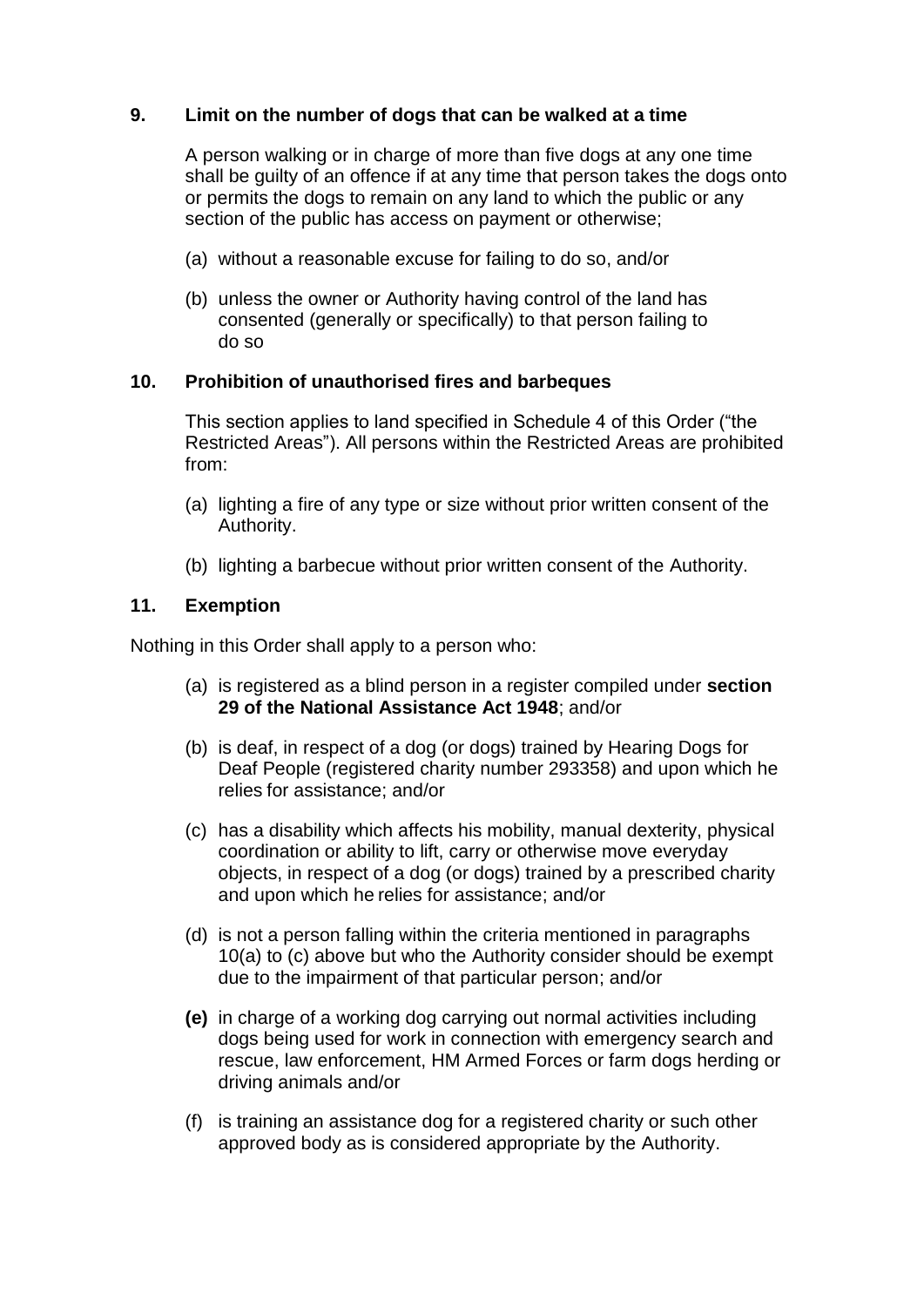## **12. Penalty**

- 12.1 A person guilty of an offence under section 4 to 10 of this Order pursuant to section 67 of the Act is liable on summary conviction to a fine not exceeding level 3 on the standard scale; or
- 12.2 a fixed penalty notice of a maximum of £100.

DATED 8 October 2021

Linda Fisher

Legal, Governance and Democracy Lead Specialist (Monitoring Officer)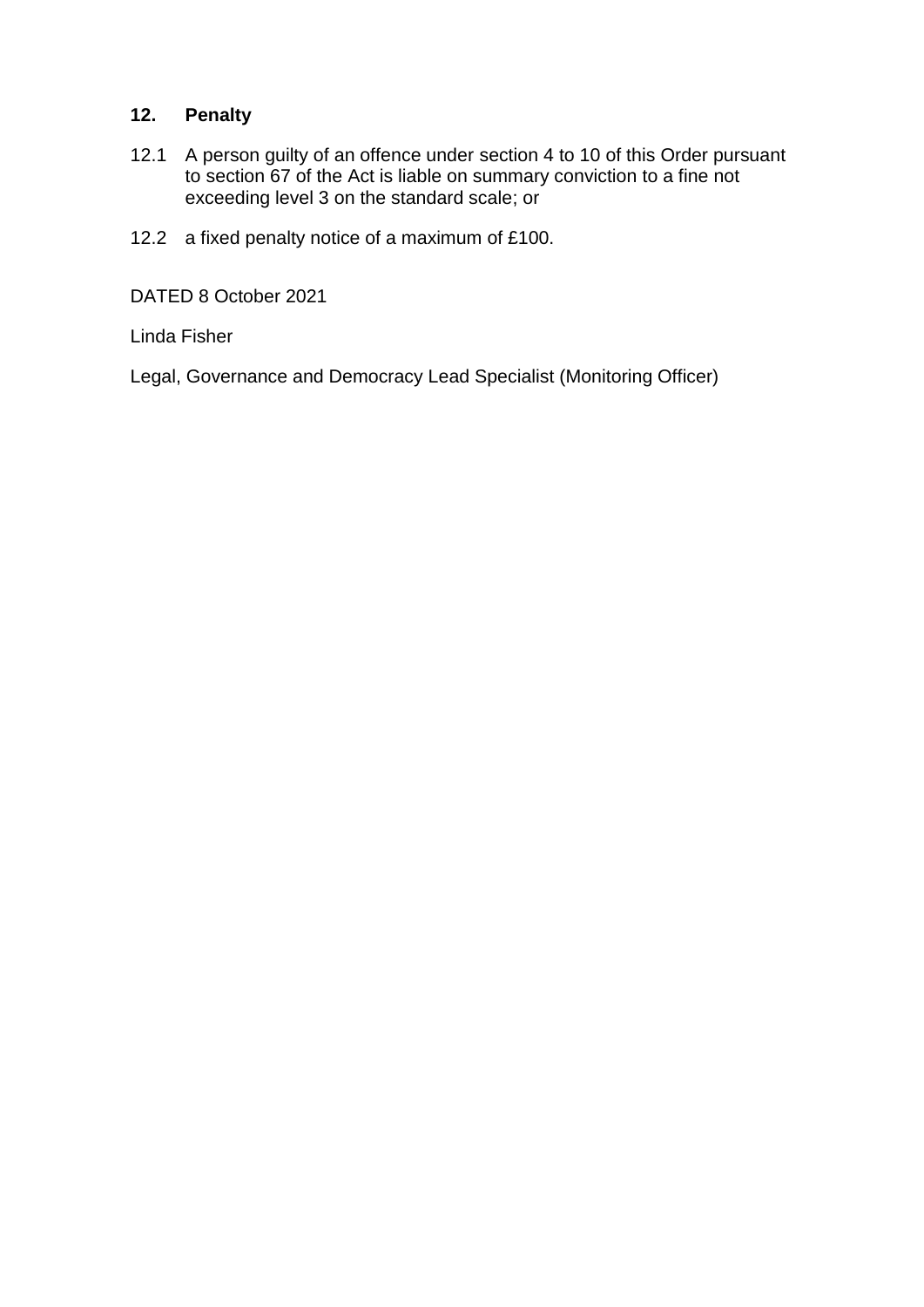#### **Leads**

Section 6 of This Order applies to all the land and premises described below:

- Ambleside Rothay Park play area See Schedule 3 Map 64
- Bowness Cemetery See Schedule 3 Map 65
- Grange Cemetery See Schedule 3 Map 66
- Grasmere Cemetery See Schedule 3 Map 67
- Kendal Castle Street Cemetery See Schedule 3 Map 68
- Kendal Parkside Cemetery See Schedule 3 Map 69
- Sedbergh Cemetery See Schedule 3 Map 70
- Ulverston Cemetery See Schedule 3 Map 71
- Windermere Cemetery See Schedule 3 Map 72
- Ambleside Waterhead Promenade See Schedule 3 Map 73
- Arnside Promenade See Schedule 3 Map 74
- Bowness Promenade See Schedule 3 Map 75
- Grange Promenade (North) See Schedule 3 Map 76
- Grange Promenade (South) See Schedule 3 Map 77
- Kendal Golf Course see Schedule 3 Map 80
- Jubilee Fields, Endmoor Car Park see Schedule 3 Map 81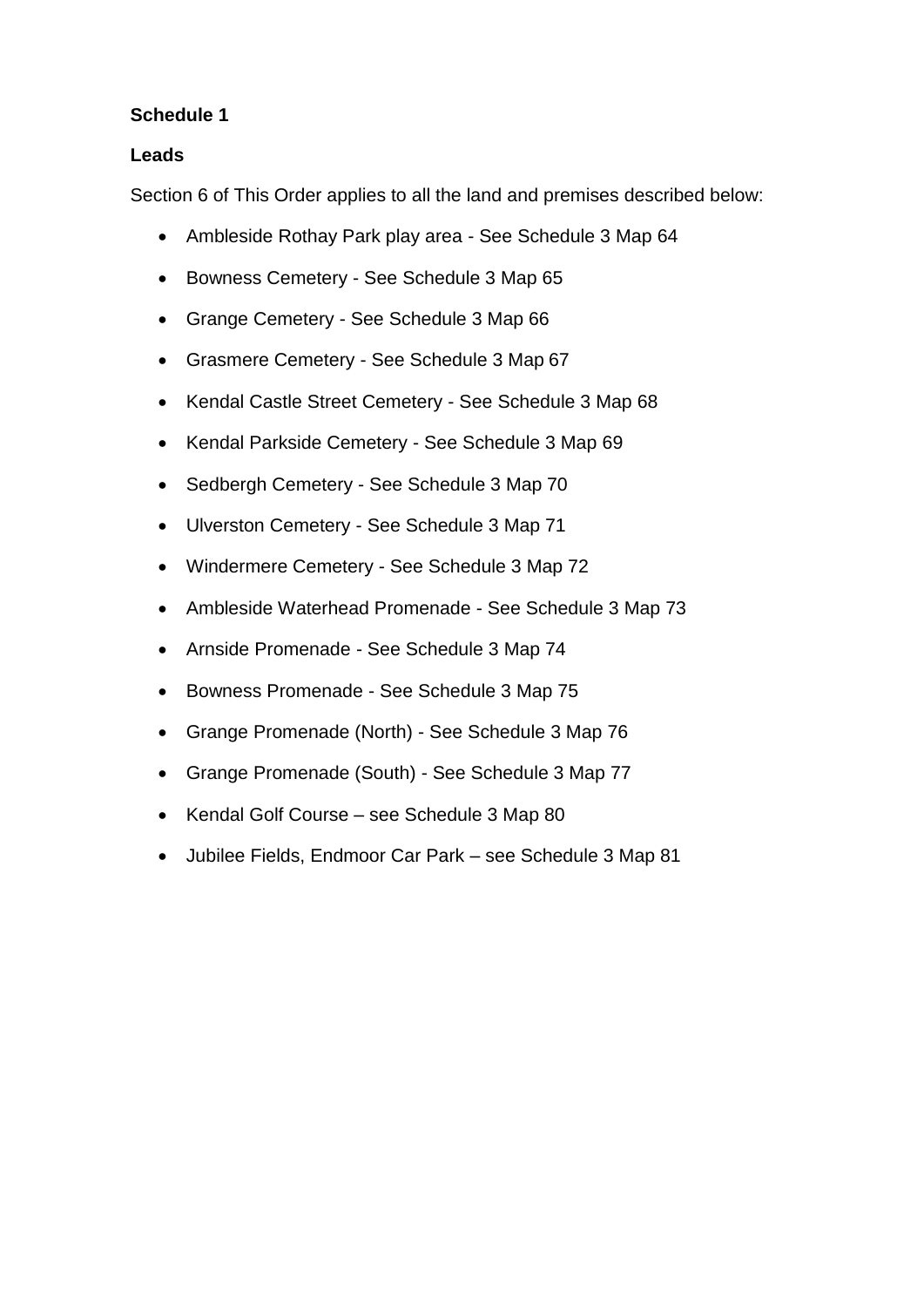#### **Dog Exclusion Zones**

Section 8 of This Order applies to all the land and premises described below:

- Ambleside Castlefield Estate play area See Schedule 3 Map 1
- Ambleside Kirkfield Estate play area See Schedule 3 Map 2
- Bowness Longlands Road play area See Schedule 3 Map 3
- Burneside Hall Park play area See Schedule 3 Map 4
- Burton Boon Town play area See Schedule 3 Map 5
- Cark in Cartmel Old Auction Mart play area See Schedule 3 Map 6
- Dent Dragon Croft play area See Schedule 3 Map 7
- Grange Fell Close play area See Schedule 3 Map 8
- Grange Yew Tree Memorial Fields play area See Schedule 3 Map 9
- Grasmere Broadgate Meadow play area See Schedule 3 Map 10
- Grasmere High Fieldside play area See Schedule 3 Map 11
- Holme Pear Tree Park Estate play area See Schedule 3 Map 12
- Kendal Abbot Hall play area See Schedule 3 Map 13
- Kendal Acre Moss play area See Schedule 3 Map 14
- Kendal Archers Meadow play area See Schedule 3 Map 15
- Kendal Briery Meadows Estate play area See Schedule 3 Map 16
- Kendal Brockbeck Kirkbarrow play area See Schedule 3 Map 17
- Kendal Chambers Close play area See Schedule 3 Map 18
- Kendal Greenwood play area See Schedule 3 Map 19
- Kendal Howe Bank play area See Schedule 3 Map 20
- Kendal Parks Road play area See Schedule 3 Map 21
- Kendal Lowther Park play area See Schedule 3 Map 22
- Kendal Maple Drive play area See Schedule 3 Map 23
- Kendal Michaelson Road play area See Schedule 3 Map 24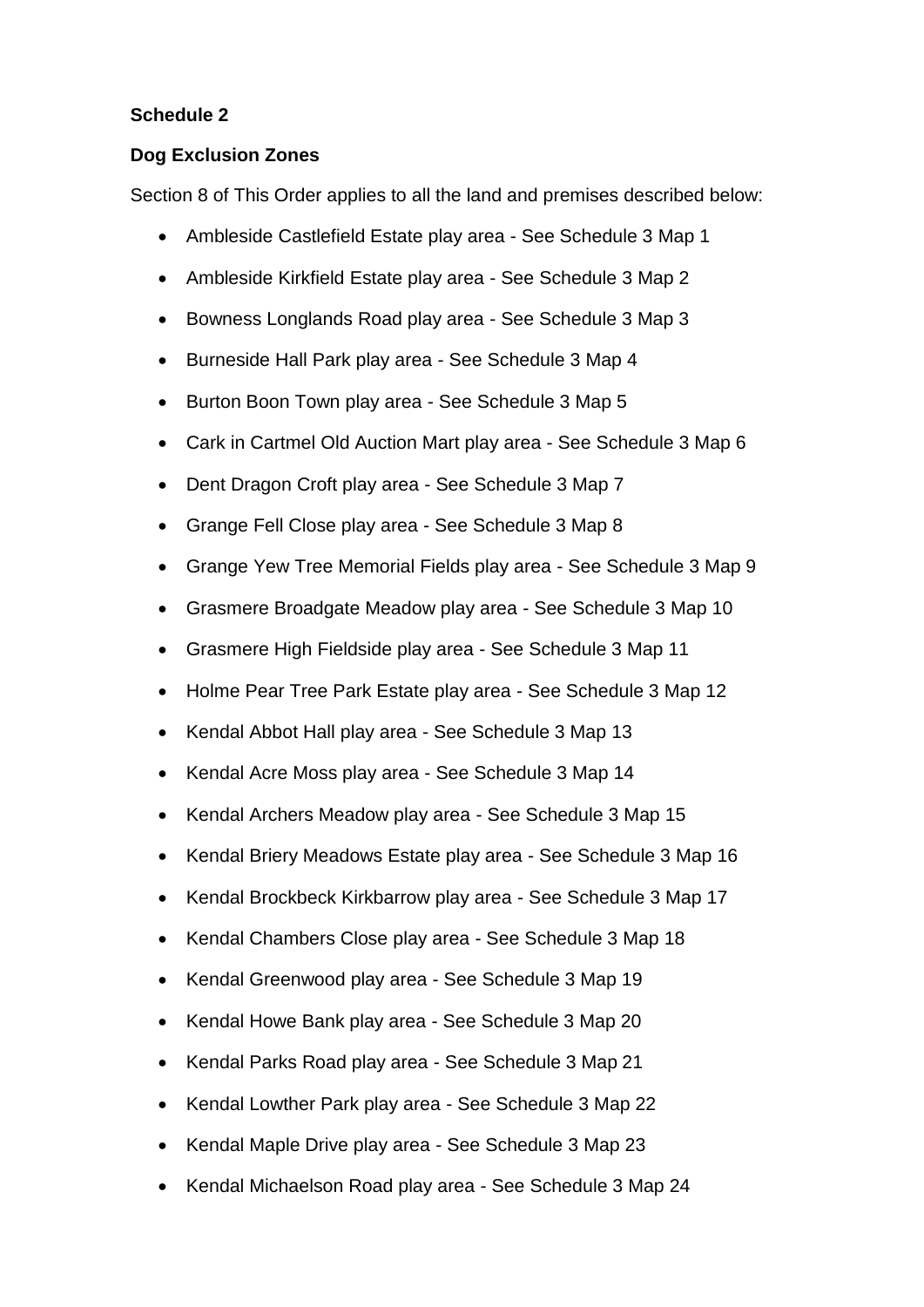- Kendal Murley Moss play area See Schedule 3 Map 25
- Kendal Rinkfield play area See Schedule 3 Map 26
- Kendal Sandylands play area See Schedule 3 Map 27
- Kendal The Oaks play area See Schedule 3 Map 28
- Kendal Valley Drive play area See Schedule 3 Map 29
- Kendal Vicars Field play area See Schedule 3 Map 30
- Kendal Yeats Close play area See Schedule 3 Map 31
- Kendal, Esthwaite Avenue play area See Schedule 3 Map 32
- Kendal, Kendal Utd, Castle Drive play area See Schedule 3 Map 33
- Milnthorpe Dallam Chase play area See Schedule 3 Map 34
- Milnthorpe Chestnut Way play area See Schedule 3 Map 35
- Milnthorpe Owlett Ash play area See Schedule 3 Map 36
- Oxenholme Bolefoot play area See Schedule 3 Map 37
- Oxenholme Helmside Gardens play area See Schedule 3 Map 38
- Sedbergh Maryfell play area See Schedule 3 Map 39
- Troutbeck Troutbeck Play Area play area See Schedule 3 Map 40
- Ulverston Croftlands play area See Schedule 3 Map 41
- Ulverston Dale Street play area See Schedule 3 Map 42
- Ulverston Lightburn Park play area See Schedule 3 Map 43
- Ulverston Lund Farm Estate play area See Schedule 3 Map 44
- Ulverston Mill Dam play area See Schedule 3 Map 45
- Ulverston North Lonsdale Road play area See Schedule 3 Map 46
- Windermere Mill Beck Close play area See Schedule 3 Map 47
- Windermere Mill Rise play area See Schedule 3 Map 48
- Windermere Queens Park play area See Schedule 3 Map 49
- Windermere Rayrigg Meadow play area See Schedule 3 Map 50
- Windermere School Knott Estate play area See Schedule 3 Map 51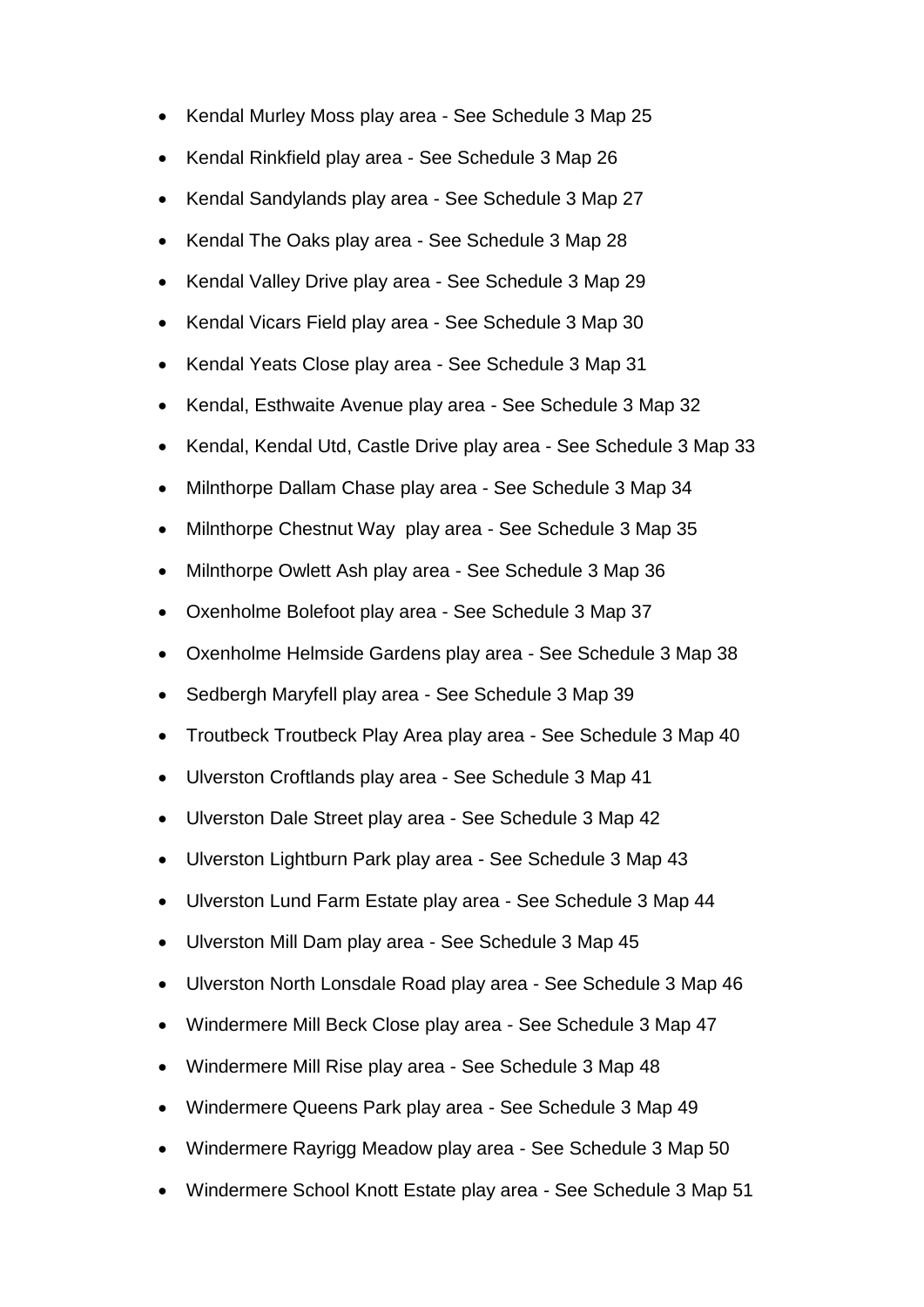- Ambleside Rothay Park sport pitches See Schedule 3 Map 52
- Kendal Acre Moss sport pitches See Schedule 3 Map 53
- Kendal Acre Moss sports pitches See Schedule 3 Map 54
- Kendal Dean Gibson sport pitches See Schedule 3 Map 55
- Kendal Jubilee Fields sport pitches See Schedule 3 Map 56
- Kendal Kendal Leisure Centre See Schedule 3 Map 57
- Kendal Kendal Utd Castle Drive sport pitches See Schedule 3 Map 58
- Kendal Rinkfield sport pitches See Schedule 3 Map 59
- Kendal Wattsfield sport pitches See Schedule 3 Map 60
- Ulverston Sports Complex See Schedule 3 Map 61
- Windermere Queens Park sport pitches See Schedule 3 Map 62
- Windermere Rayrigg Meadow sport pitches See Schedule 3 Map 63
- Netherfield Sport Field/Pitches see Schedule 3 Map 78
- The Paddock at Maryfell, Sedbergh see Schedule 3 Map 79
- Jubilee Playing Fields, Endmoor see Schedule 3 Map 82